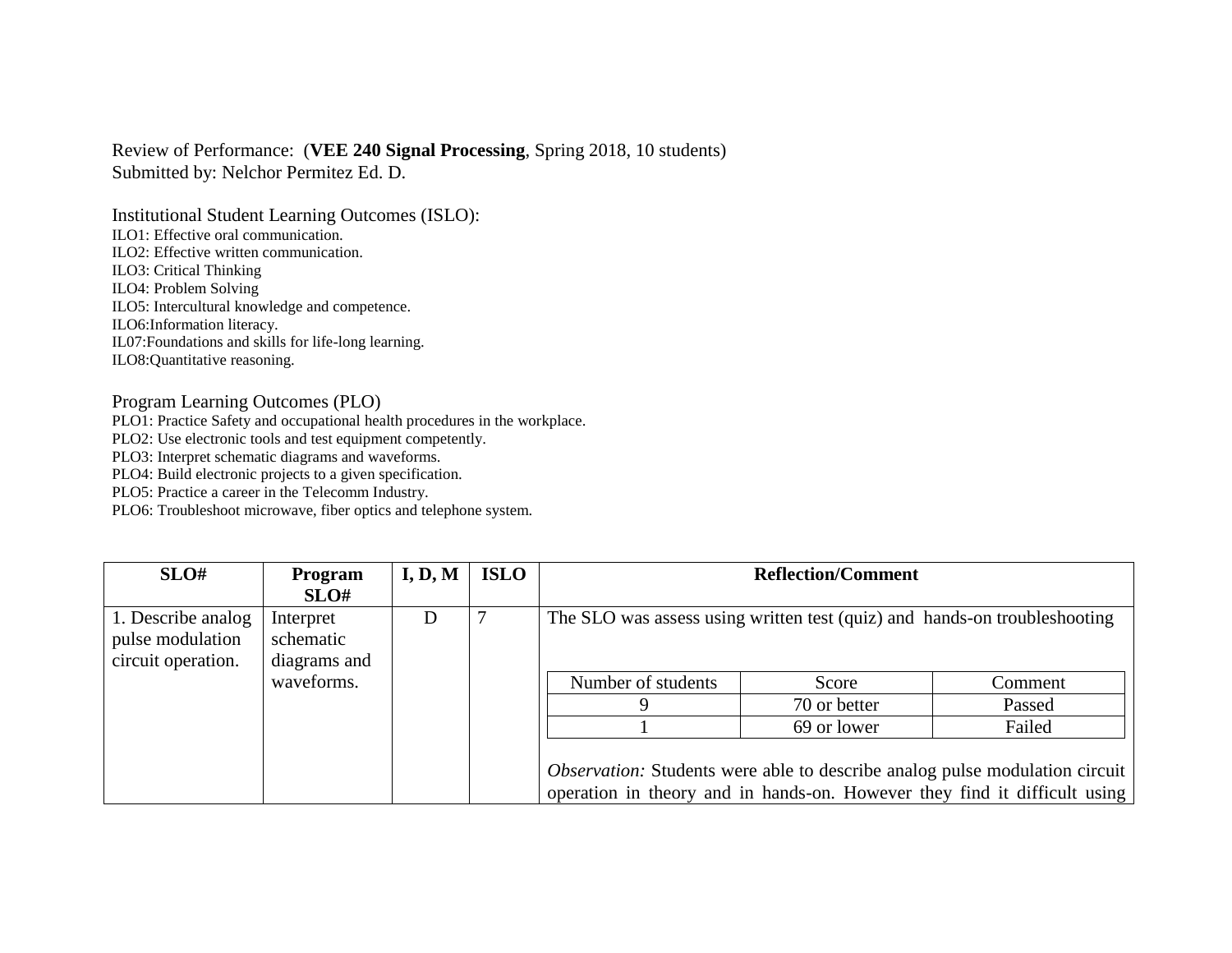|                                                   |                                        |   |                | oscilloscope, signal generators, frequency counter and digital tester                                                                                                                                                                                                                            |                                                                                                                                                                                                                                                                                                                                                                                                    |         |  |
|---------------------------------------------------|----------------------------------------|---|----------------|--------------------------------------------------------------------------------------------------------------------------------------------------------------------------------------------------------------------------------------------------------------------------------------------------|----------------------------------------------------------------------------------------------------------------------------------------------------------------------------------------------------------------------------------------------------------------------------------------------------------------------------------------------------------------------------------------------------|---------|--|
| 2.<br>Describe<br>Pulse coded<br>modulation (PCM) | Interpret<br>schematic<br>diagrams and | D | 7              | The SLO was assess using written test (quiz) and hands-on troubleshooting                                                                                                                                                                                                                        |                                                                                                                                                                                                                                                                                                                                                                                                    |         |  |
| circuit, operation                                | waveforms.                             |   |                | Number of students                                                                                                                                                                                                                                                                               | Score                                                                                                                                                                                                                                                                                                                                                                                              | Comment |  |
| and                                               |                                        |   |                | 10                                                                                                                                                                                                                                                                                               | 70 or better                                                                                                                                                                                                                                                                                                                                                                                       | Passed  |  |
| troubleshooting<br>PCM circuit.                   |                                        |   |                | $\overline{0}$                                                                                                                                                                                                                                                                                   | 69 or lower                                                                                                                                                                                                                                                                                                                                                                                        | Failed  |  |
| 7<br>3. Describe Delta<br>M<br>Interpret          |                                        |   |                |                                                                                                                                                                                                                                                                                                  | <i>Observation:</i> Students were able to describe Pulse coded modulation (PCM)<br>circuit, operation and troubleshooting PCM circuit. However they find it<br>difficult using oscilloscope, signal generators, frequency counter and digital<br>tester. . Nida trainer cards are also worn out and need replacement.<br>The SLO was assess using written test (quiz) and hands-on troubleshooting |         |  |
| modulation (DM)<br>circuit, operation ar          | schematic<br>diagrams and              |   |                |                                                                                                                                                                                                                                                                                                  |                                                                                                                                                                                                                                                                                                                                                                                                    |         |  |
| troubleshoot DM                                   | waveforms.                             |   |                | Number of students                                                                                                                                                                                                                                                                               | Score                                                                                                                                                                                                                                                                                                                                                                                              | Comment |  |
| circuit.                                          |                                        |   |                | 10                                                                                                                                                                                                                                                                                               | 70 or better                                                                                                                                                                                                                                                                                                                                                                                       | Passed  |  |
|                                                   |                                        |   |                | $\overline{0}$                                                                                                                                                                                                                                                                                   | 69 or lower                                                                                                                                                                                                                                                                                                                                                                                        | Failed  |  |
|                                                   |                                        |   |                | Observation: Students were able to describe Delta modulation (DM)<br>circuit, operation and troubleshoot DM circuit. However they find it difficult<br>using oscilloscope, signal generators, frequency counter and digital tester<br>Nida trainer cards are also worn out and need replacement. |                                                                                                                                                                                                                                                                                                                                                                                                    |         |  |
| Describe FSK<br>4:<br>(Frequency shift            | Interpret<br>schematic                 | M | $\overline{7}$ | The SLO was assess using written test (quiz) and hands-on troubleshooting                                                                                                                                                                                                                        |                                                                                                                                                                                                                                                                                                                                                                                                    |         |  |
| keying) circuit,                                  | diagrams and                           |   |                | Number of students                                                                                                                                                                                                                                                                               | Score                                                                                                                                                                                                                                                                                                                                                                                              | Comment |  |
| operation and                                     | waveforms.                             |   |                | 10                                                                                                                                                                                                                                                                                               | 70 or better                                                                                                                                                                                                                                                                                                                                                                                       | Passed  |  |
| troubleshoot                                      |                                        |   |                | $\overline{0}$                                                                                                                                                                                                                                                                                   | 69 or lower                                                                                                                                                                                                                                                                                                                                                                                        | Failed  |  |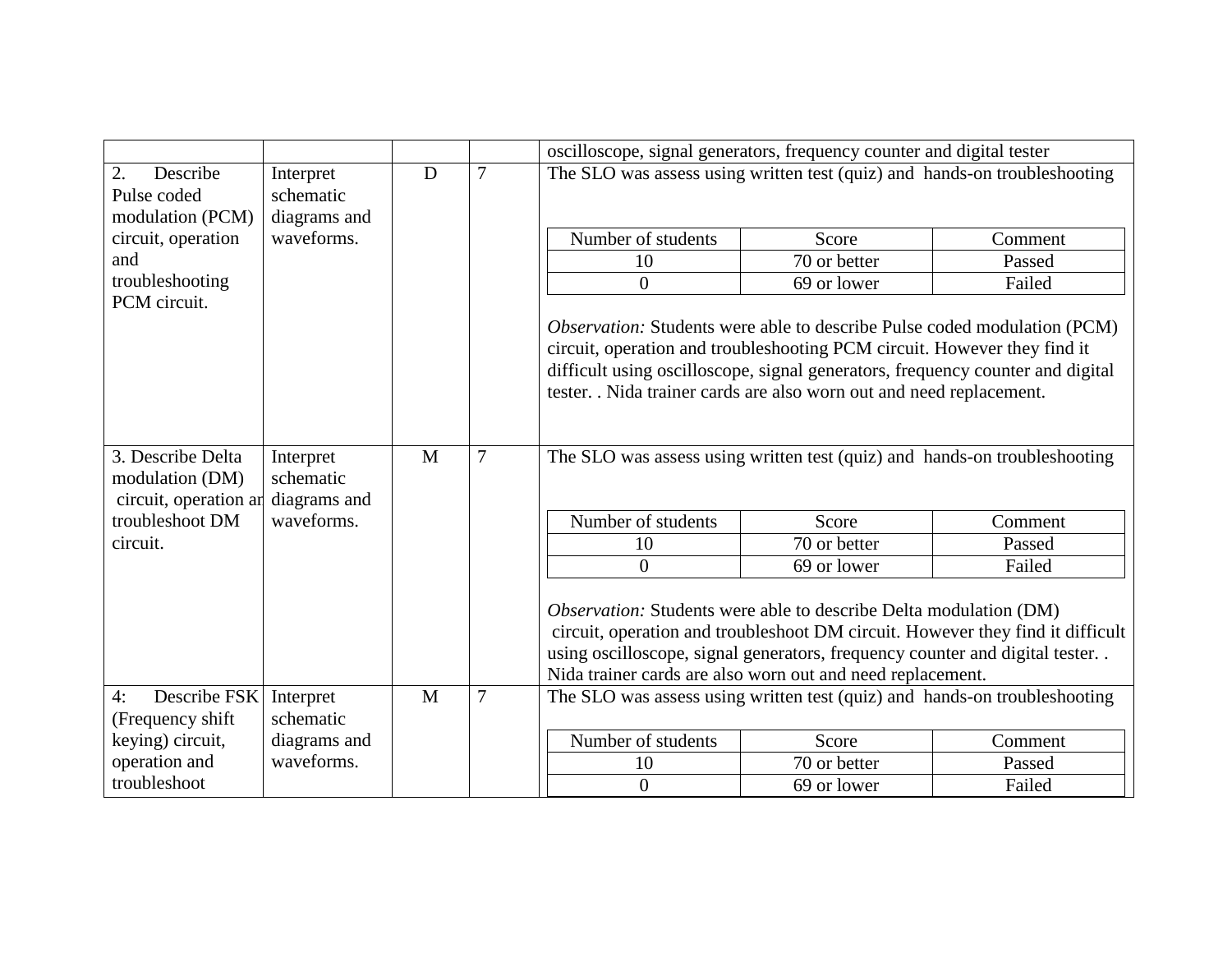| FSK circuit                               |                        |   |                | Observation: Students were able to describe FSK (Frequency shift)<br>keying) circuit, operation and troubleshoot FSK circuit.<br>However they find it difficult using oscilloscope, signal generators, frequency<br>counter and digital tester. Nida trainer cards are also worn out and need<br>replacement. |              |         |
|-------------------------------------------|------------------------|---|----------------|---------------------------------------------------------------------------------------------------------------------------------------------------------------------------------------------------------------------------------------------------------------------------------------------------------------|--------------|---------|
| 5. Describe Phase<br>shift Keying (PSK)   | Interpret<br>schematic | M | 7              | The SLO was assess using written test (quiz) and hands-on troubleshooting                                                                                                                                                                                                                                     |              |         |
| circuit, operation                        | diagrams and           |   |                | Number of students                                                                                                                                                                                                                                                                                            | Score        | Comment |
| and troubleshoot                          | waveforms.             |   |                | 8                                                                                                                                                                                                                                                                                                             | 70 or better | Passed  |
| PSK circuit.                              |                        |   |                | $\overline{2}$                                                                                                                                                                                                                                                                                                | 69 or lower  | Failed  |
|                                           |                        |   |                | <i>Observation:</i> Students were able to describe Phase shift Keying (PSK)<br>circuit, operation and troubleshoot PSK circuit. However they find it difficult<br>using oscilloscope, signal generators, frequency counter and digital tester<br>Nida trainer cards are also worn out and need replacement.   |              |         |
| Describe<br>6.<br>and<br>analyze Time and | Interpret<br>schematic | M | $\overline{7}$ | The SLO was assess using written test (quiz) and hands-on troubleshooting                                                                                                                                                                                                                                     |              |         |
| Frequency division                        | diagrams and           |   |                | Number of students                                                                                                                                                                                                                                                                                            | Score        | Comment |
| multiplexing                              | waveforms.             |   |                | 10                                                                                                                                                                                                                                                                                                            | 70 or better | Passed  |
| circuit<br>operation                      |                        |   |                | $\overline{0}$                                                                                                                                                                                                                                                                                                | 69 or lower  | Failed  |
| and<br>troubleshooting.                   |                        |   |                | Observation: Students were able to describe and analyze Time and<br>Frequency division multiplexing circuit operation and troubleshooting<br>Nida trainer cards are also worn out and need replacement.                                                                                                       |              |         |

**Additional observations:** Need to purchase additional set of NIDA cards to accommodate growing number of students enrolled in the course.